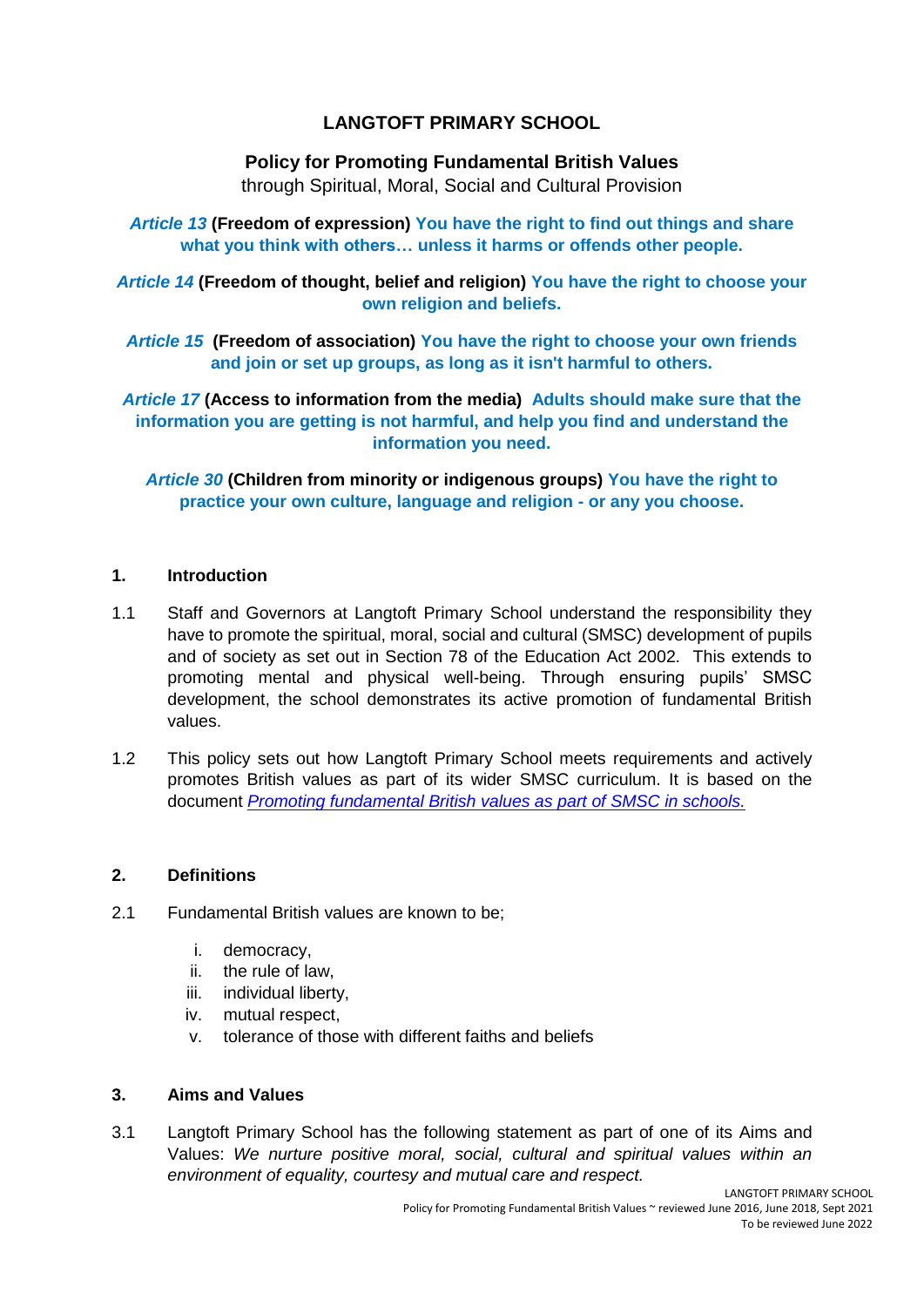3.2 As a *Rights Respecting School,* Langtoft Primary School teaches its pupils about the Articles of the United Nations Convention on the Rights of the Child. By doing so, children are developing an understanding of their rights as a child to education, information, healthcare and protection. They are developing their understanding of what it means to be a global citizen.

# **4. Everyday Practices**

- 4.1 Daily assembly/collective worship and the general management of teaching and learning promote the school's *Aims and Values,* the Articles of the *UN Convention on the Rights of the Child* and its '7Cs' of **C**onscientious, **C**aring, **C**onsiderate, **C**ooperative, **C**ourteous and **C**ourageous. The 7Cs are central to the school's strong ethos of mutual care and respect. A seventh 'C' (**C**itizenship) recognises achievements out of school by pupils who have contributed significantly to helping the lives of others, for example, through fund-raising for a charity.
- 4.2 Effective relationships throughout the school promote courtesy, teamwork, respect and cooperation.
- 4.3 Wide-ranging experiences outside of the classroom promote the need for pupils to assess and manage risk and increase independence, explore significant historical and cultural places and events and value the rule of law.
- 4.4 The Local Authority's Religious Education Syllabus delivered by the school encourages pupils to have regard for people of all faiths, races and cultures and to gain knowledge and understanding of differences and similarities so as to develop respect for and tolerance of others.
- 4.5 Pupils understand that while different people may hold different views about what is 'right' and 'wrong', all people living in England are subject to its law. In the same way, all the people that work and learn in our school know what is 'right' and 'wrong' for our school and must follow the school 'rules'. The school's ethos, communicated to parents as *Aims and Values,* support the rule of English civil and criminal law.
- 4.6 By actively promoting the values, opinions or behaviours in school may be challenged if these are contrary to fundamental British values. The Teachers' Standards expect teachers to uphold public trust in the profession and maintain high standards of ethics and behaviour, within and outside school. Policies for Equal Opportunities and Race Equality support this.

# **5. SMSC Provision**

Through its provision of SMSC, Langtoft Primary School:

5.1 enables pupils to develop their self-knowledge, self-esteem and self-confidence through regular opportunities to shape the curriculum, lead their own learning (*Learning Logs),* select challenging activities, respond promptly to feedback from peers and adults, teach others*,* lead others *(Peer Mediators, Junior Road Safety Officers,*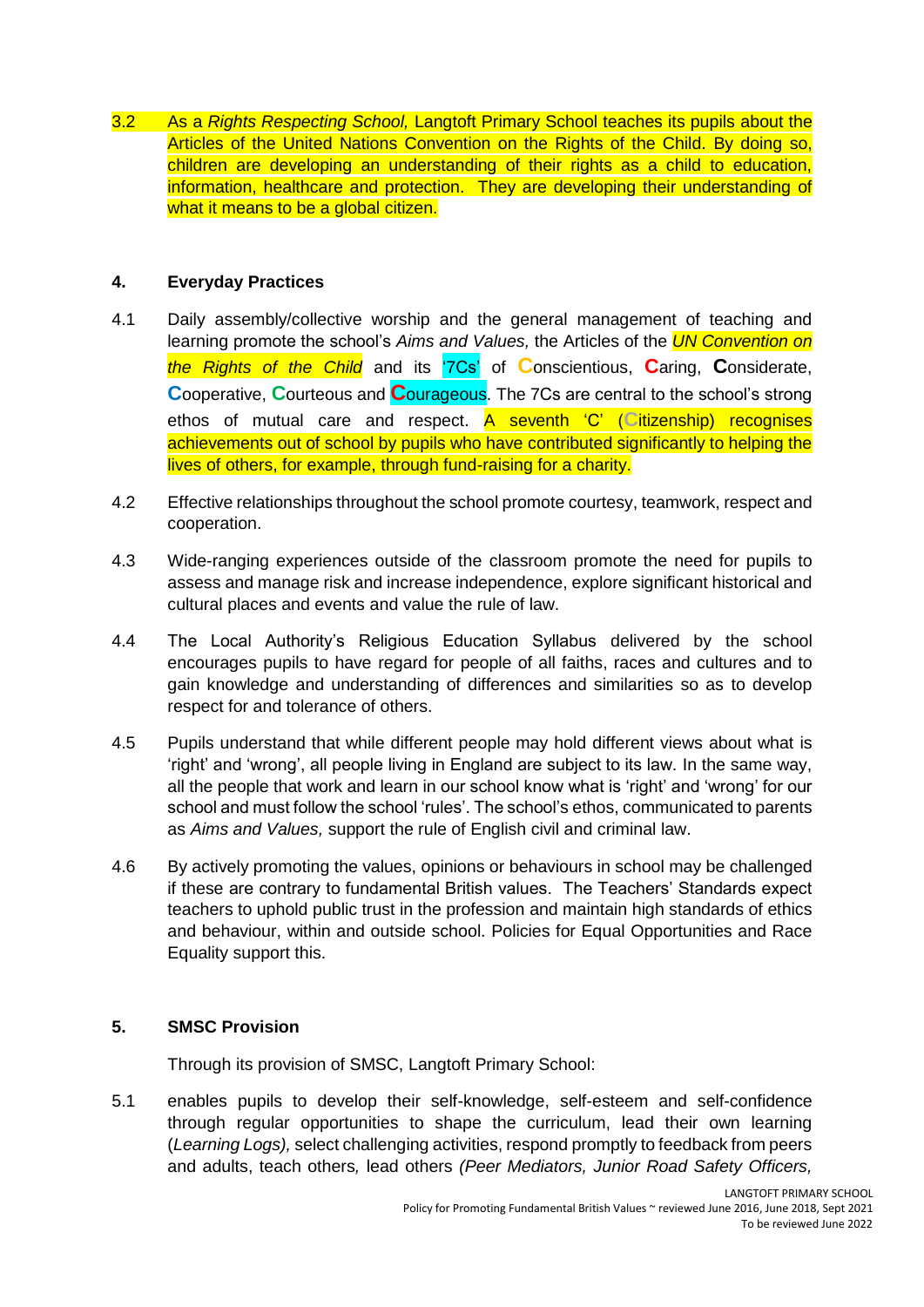*Sports Ambassadors, Mini Police),* perform to others*,* experience residential visits (in Y4, Y5 and Y6), have a voice in school (electing School Council, nominating adults who can help them, reviewing curriculum topics)*;*

- 5.2 enables pupils to distinguish right from wrong and to respect the civil and criminal law of England through providing time to explain and reason with children behaviour that is acceptable and unacceptable to the well-being and happiness of others, teaching the history of crime and punishment (Y6);
- 5.3 encourages pupils to accept responsibility for their behaviour, show initiative, and to understand how they can contribute positively to the lives of those living and working in the locality of the school and to society more widely through adopting a consistent whole-school approach to managing and rewarding behaviour (Class Dojo, class reward), organising charity events, donating food to elderly residents and those in difficult times, 'signing' an annual *Home-School Agreement*;
- 5.4 enables pupils to acquire a broad general knowledge of and respect for public institutions and services in England through a variety of topics including the use STEM ambassadors.
- 5.5 promotes tolerance and harmony between different cultural traditions by enabling pupils to acquire an appreciation of and respect for their own and other cultures through teaching and learning across many areas of the curriculum as well as in Religious Education: traditional tales from Europe and Australia (English), significant artists (Art), India (P.E., Geography, R.E.); visits to local places of worship
- 5.6 encourages respect for other people through the annual writing of a Class Charter, awarding of 7C badge for **C**onsideration and **C**ooperative, use of Talk Partners, use of *Peer Mediators* to resolve disputes;
- 5.7 encourages respect for democracy and support for participation in the democratic processes, including respect for the basis on which the law is made and applied in England through electing *School Council* representatives using a ballot box, voting for Sports Day Captains, reviewing policies as a school community.

# **6. Understanding and Knowledge Expected of Pupils**

As a result of SMSC provision, pupils (at an age-appropriate level) at Langtoft Primary School acquire:

- i. an understanding of how citizens can influence decision-making through the democratic process;
- ii. an appreciation that living under the rule of law protects individual citizens and is essential for their wellbeing and safety;
- iii. an understanding that the freedom to choose and hold other faiths and beliefs is protected in law;
- iv. an acceptance that other people having different faiths or beliefs to oneself (or having none) should be accepted and tolerated, and should not be the cause of prejudicial or discriminatory behaviour; and